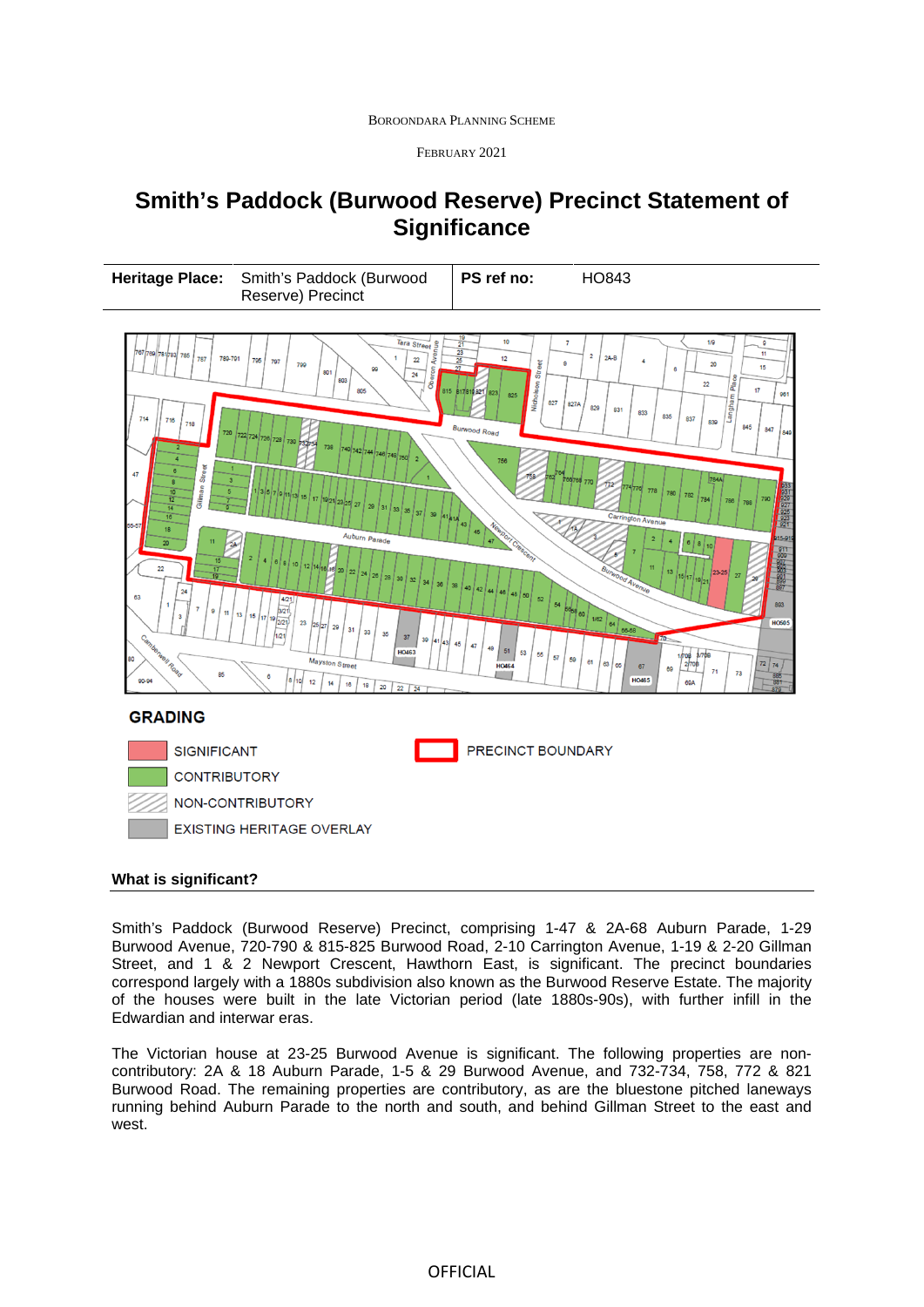Smith's Paddock (Burwood Reserve) Precinct is of local historic, architectural and aesthetic significance to the City of Boroondara.

## **Why is it significant?**

Smith's Paddock (Burwood Reserve) Precinct is of historic significance for illustrating the influence of the opening of the Auburn and Camberwell railway stations in 1882, both on its topography and in the burst of development that followed it in the late nineteenth century. Smith's Paddock was subdivided into 125 lots in 1886 to create the precinct. The desirability in being as close as possible to a train station during the pre-automotive era is illustrated by the differing subdivision patterns in the two halves of the precinct. Near the station are large villa allotments with a wide rear laneway (Carrington Avenue) on elevated land, while to the west of the line are narrower allotments with standard rear laneways. While separated by the railway cutting, there are open vistas between the two halves, as viewed from Burwood Avenue and Newport Crescent/Auburn Parade. (Criterion A)

Architecturally, the housing stock in the precinct is dominated by the Victorian Italianate style, with the large and small examples of the style displaying characteristic elements such as low-pitched hipped roofs, chimneys with a rendered cornice, bracketed eaves (many with raised panels between them), front or return verandahs with slender posts or columns and cast-iron ornament, double-hung sash windows often with sidelights, and four-panelled front doors with raised cricket-bat mouldings. There is a smaller group of Federation/Edwardian Queen Anne houses, which display characteristic features such as high hipped roofs (sometimes with a gablet at the top), the use of terracotta ridgecapping and tiles, projecting front gables with half-timbering in them, and timber verandah fretwork. Among the interwar houses of the precinct, the California Bungalow style is well represented, with dominant gabled roof forms and front porches, the use of timber shingles in gables, and heavy masonry porch piers. There are also a number of Old English houses from the 1930s, with characteristics vergeless and corbelled front gables, and the use of mottled clinker bricks often with textured render. The precinct's bluestone pitched laneways and bluestone kerb and channel to the streets are characteristic of nineteenth century suburban infrastructure. The wide channel to Newport Crescent and the southern part of Auburn Crescent is unusual. (Criterion D)

'Dartford' at 23-25 Burwood Avenue, Hawthorn East, is of aesthetic significance for its elaborate decoration, applied to a substantial but standard Italianate villa form. Details of note include the Venetian Gothic cream brick arches above the front windows, the terracotta acanthus-leaf capitals between the windows, and the cast (possibly terracotta) classical cornice below the eaves. It is also of associative (historic) significance for its connection with the Fritsch family. It was built in 1898 as the home of Francis V Fritsch and family, and designed by his brother, Augustus A Fritsch. The two were sons of Augustus Fritsch, who had founded the nearby Hawthorn Brick Company with the Holzer brothers. Son, architect Augustus A Fritsch, was active designing many houses in the Hawthorn and Camberwell area during the late Victorian period, and the commission for a Roman Catholic presbytery in Malvern in 1894 marked the start of his long involvement with the Catholic Church. Notable works include parish churches at Hawthorn, Malvern, Elwood, Middle Park and Camberwell, St Patrick's College at Sale and Assumption College at Kilmore. He designed many presbyteries, schools and convents throughout Victoria and elsewhere, including St Joseph's and St John's schools in Hawthorn. (Criteria E & H)

## **Primary source**

*City of Boroondara Municipal-Wide Heritage Gap Study Volume 6: Hawthorn East, February 2021*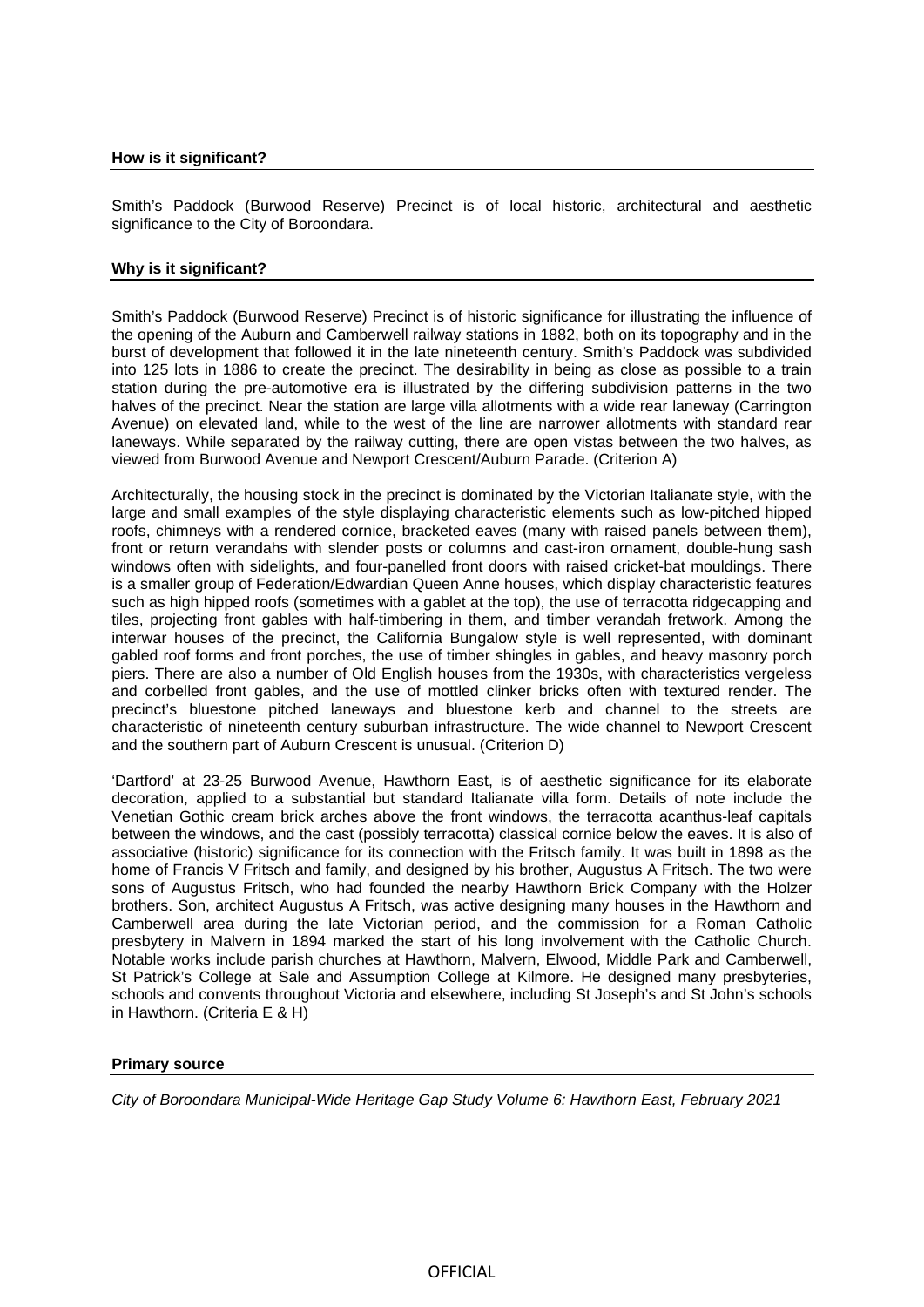| <b>Number</b>           | <b>Address</b> | Grade            |
|-------------------------|----------------|------------------|
| 1                       | Auburn Parade  | Contributory     |
| $\overline{2}$          | Auburn Parade  | Contributory     |
| 2A                      | Auburn Parade  | Non-contributory |
| 3                       | Auburn Parade  | Contributory     |
| $\overline{\mathbf{4}}$ | Auburn Parade  | Contributory     |
| $\overline{5}$          | Auburn Parade  | Contributory     |
| 6                       | Auburn Parade  | Contributory     |
| $\overline{7}$          | Auburn Parade  | Contributory     |
| 8                       | Auburn Parade  | Contributory     |
| 9                       | Auburn Parade  | Contributory     |
| 10                      | Auburn Parade  | Contributory     |
| 11                      | Auburn Parade  | Contributory     |
| $\overline{12}$         | Auburn Parade  | Contributory     |
| 13                      | Auburn Parade  | Contributory     |
| $\overline{14}$         | Auburn Parade  | Contributory     |
| $\overline{15}$         | Auburn Parade  | Contributory     |
| $\overline{16}$         | Auburn Parade  | Contributory     |
| $\overline{17}$         | Auburn Parade  | Contributory     |
| 18                      | Auburn Parade  | Non-contributory |
| 19                      | Auburn Parade  | Contributory     |
| $\overline{20}$         | Auburn Parade  | Contributory     |
| $\overline{21}$         | Auburn Parade  | Contributory     |
| $\overline{22}$         | Auburn Parade  | Contributory     |
| 23                      | Auburn Parade  | Contributory     |
| $\overline{24}$         | Auburn Parade  | Contributory     |
| $\overline{25}$         | Auburn Parade  | Contributory     |
| $\overline{26}$         | Auburn Parade  | Contributory     |
| 27                      | Auburn Parade  | Contributory     |
| 28                      | Auburn Parade  | Contributory     |
| $\overline{29}$         | Auburn Parade  | Contributory     |
| $\overline{30}$         | Auburn Parade  | Contributory     |
| $\overline{31}$         | Auburn Parade  | Contributory     |
| $\overline{32}$         | Auburn Parade  | Contributory     |
| $\overline{33}$         | Auburn Parade  | Contributory     |
| $\overline{34}$         | Auburn Parade  | Contributory     |
| $\overline{35}$         | Auburn Parade  | Contributory     |
| 36                      | Auburn Parade  | Contributory     |
| 37                      | Auburn Parade  | Contributory     |
| 38                      | Auburn Parade  | Contributory     |
| 39                      | Auburn Parade  | Contributory     |
| 40                      | Auburn Parade  | Contributory     |
| 41                      | Auburn Parade  | Contributory     |
| 41A                     | Auburn Parade  | Contributory     |
| 42                      | Auburn Parade  | Contributory     |
| 43                      | Auburn Parade  | Contributory     |
| 44                      | Auburn Parade  | Contributory     |
| 45                      | Auburn Parade  | Contributory     |
| 46                      | Auburn Parade  | Contributory     |
| $\overline{47}$         | Auburn Parade  | Contributory     |
| 48                      | Auburn Parade  | Contributory     |
| 50                      | Auburn Parade  | Contributory     |
| $\overline{52}$         | Auburn Parade  | Contributory     |
| 54                      | Auburn Parade  | Contributory     |
| $\overline{56}$         | Auburn Parade  | Contributory     |
| 58                      | Auburn Parade  | Contributory     |
| 60                      | Auburn Parade  | Contributory     |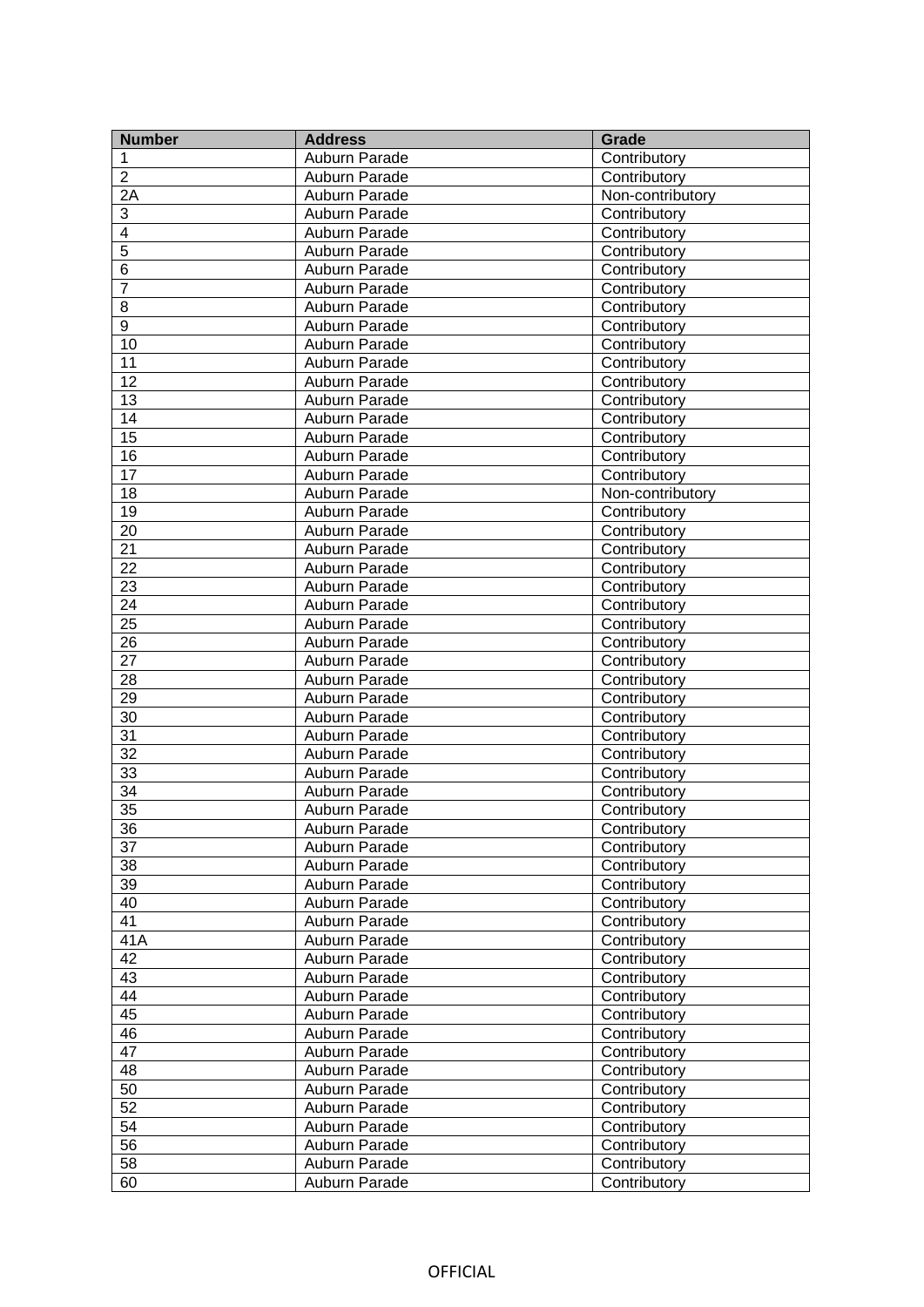| 1/62                         | Auburn Parade                          | Contributory                 |
|------------------------------|----------------------------------------|------------------------------|
| 64                           | Auburn Parade                          | Contributory                 |
| 66-68                        | Auburn Parade                          | Contributory                 |
| $\mathbf{1}$                 | <b>Burwood Avenue</b>                  | Non-contributory             |
| 1A                           | <b>Burwood Avenue</b>                  | Non-contributory             |
| 3                            | <b>Burwood Avenue</b>                  | Non-contributory             |
| $\overline{5}$               | <b>Burwood Avenue</b>                  | Non-contributory             |
| $\overline{7}$               | <b>Burwood Avenue</b>                  | Contributory                 |
| 11                           | <b>Burwood Avenue</b>                  | Contributory                 |
| 13                           | <b>Burwood Avenue</b>                  | Contributory                 |
| $\overline{15}$              | <b>Burwood Avenue</b>                  | Contributory                 |
| 17                           | <b>Burwood Avenue</b>                  | Contributory                 |
| 19                           | <b>Burwood Avenue</b>                  | Contributory                 |
| $\overline{21}$              | <b>Burwood Avenue</b>                  | Contributory                 |
| $23 - 25$                    | <b>Burwood Avenue</b>                  | Significant                  |
| 27                           |                                        |                              |
|                              | <b>Burwood Avenue</b>                  | Contributory                 |
| 29                           | <b>Burwood Avenue</b>                  | Non-contributory             |
| 720                          | <b>Burwood Road</b>                    | Contributory                 |
| 722                          | <b>Burwood Road</b>                    | Contributory                 |
| 724                          | <b>Burwood Road</b>                    | Contributory                 |
| 726                          | <b>Burwood Road</b>                    | Contributory                 |
| 728                          | <b>Burwood Road</b>                    | Contributory                 |
| 730                          | <b>Burwood Road</b>                    | Contributory                 |
| 732                          | <b>Burwood Road</b>                    | Non-contributory             |
| 734                          | <b>Burwood Road</b>                    | Non-contributory             |
| 738                          | <b>Burwood Road</b>                    | Contributory                 |
| 740                          | <b>Burwood Road</b>                    | Contributory                 |
| 742                          | <b>Burwood Road</b>                    | Contributory                 |
| 744                          | <b>Burwood Road</b>                    | Contributory                 |
| 746                          | <b>Burwood Road</b>                    | Contributory                 |
| 748                          | <b>Burwood Road</b>                    | Contributory                 |
| 750                          | <b>Burwood Road</b>                    | Contributory                 |
| 756                          | <b>Burwood Road</b>                    | Contributory                 |
| 758                          | <b>Burwood Road</b>                    | Non-contributory             |
| 762                          | <b>Burwood Road</b>                    | Contributory                 |
| 764                          | <b>Burwood Road</b>                    | Contributory                 |
| 766                          | <b>Burwood Road</b>                    | Contributory                 |
| 768                          | <b>Burwood Road</b>                    | Contributory                 |
| 770                          | <b>Burwood Road</b>                    |                              |
|                              |                                        |                              |
|                              |                                        | Contributory                 |
| 772                          | <b>Burwood Road</b>                    | Non-contributory             |
| 774                          | <b>Burwood Road</b>                    | Contributory                 |
| 776                          | <b>Burwood Road</b>                    | Contributory                 |
| 778                          | <b>Burwood Road</b>                    | Contributory                 |
| 780                          | <b>Burwood Road</b>                    | Contributory                 |
| 782                          | <b>Burwood Road</b>                    | Contributory                 |
| 784 and 784A                 | <b>Burwood Road</b>                    | Contributory                 |
| 786                          | <b>Burwood Road</b>                    | Contributory                 |
| 788                          | <b>Burwood Road</b>                    | Contributory                 |
| 790                          | <b>Burwood Road</b>                    | Contributory                 |
| 815                          | <b>Burwood Road</b>                    | Contributory                 |
| 817                          | <b>Burwood Road</b>                    | Contributory                 |
| 819                          | <b>Burwood Road</b>                    | Contributory                 |
| 821                          | <b>Burwood Road</b>                    | Non-contributory             |
| 823                          | <b>Burwood Road</b>                    | Contributory                 |
| 825                          | <b>Burwood Road</b>                    | Contributory                 |
| $\overline{\mathbf{c}}$      | <b>Carrington Avenue</b>               | Contributory                 |
| $\overline{\mathbf{4}}$<br>6 | Carrington Avenue<br>Carrington Avenue | Contributory<br>Contributory |